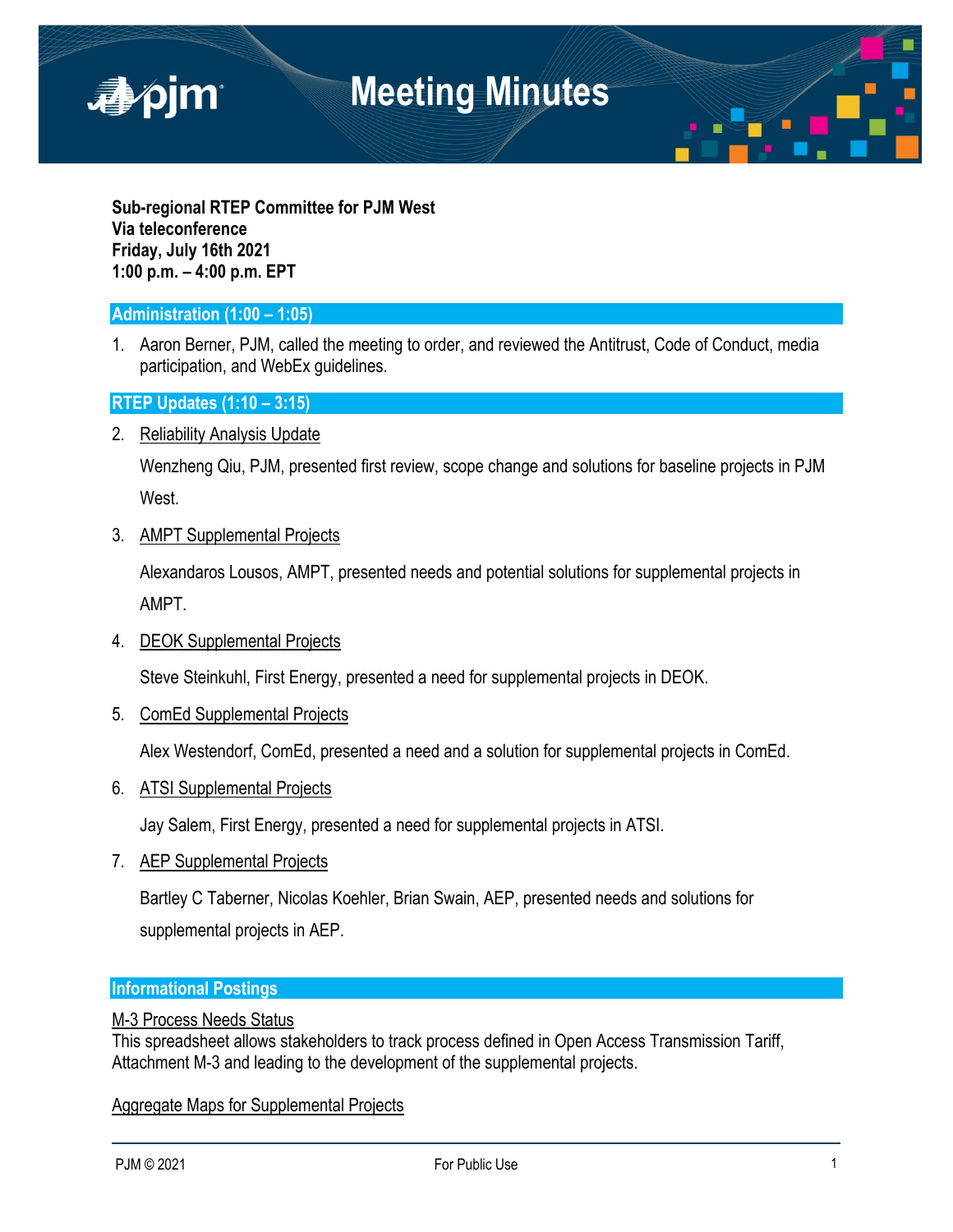

Aggregate geographic representation of supplemental projects not previously included in Local Plan.

## **Planning Community Open Questions**

Open questions regarding M-3 projects received through Planning Community.

## M-3 Action Item List

M-3 action item list received through Planning Community, SRRTEP and TEAC meetings.

## **Future Meeting Dates**

| August 16, 2021    | 1:00 p.m. $-$ 4:00 p.m. | Teleconference |
|--------------------|-------------------------|----------------|
| September 17, 2021 | 1:00 p.m. $-$ 4:00 p.m. | Teleconference |
| October 15, 2021   | 1:00 p.m. $-$ 4:00 p.m. | Teleconference |
| November 19, 2021  | 1:00 p.m. $-$ 4:00 p.m. | Teleconference |
| December 17, 2021  | 1:00 p.m. $-$ 4:00 p.m. | Teleconference |

## **Attendance List**

| <b>Last Name</b> | <b>First Name</b> | Company                                    | <b>Sector</b>         |
|------------------|-------------------|--------------------------------------------|-----------------------|
| Davis            | Landen            | <b>AES</b>                                 | <b>Other Supplier</b> |
| Stern            | Alexander         | Public Service Electric & Gas Company      | Transmission          |
|                  | (Alex)            |                                            | Owner                 |
| Hanser           | Erik              | Michigan Public Service Commission         | None                  |
| Davis            | David             | Strata Solar                               | None                  |
| Hozempa          | Lawrence          | <b>FirstEnergy Corporation</b>             | Transmission<br>Owner |
| Mabry            | David             | McNees Wallace & Nurick LLC                | None                  |
| Ondayko          | <b>Brock</b>      | AEP Appalachian Transmission Company, Inc. | Transmission          |
|                  |                   |                                            | Owner                 |
| Patt             | Dan               | <b>Alstom Grid</b>                         | None                  |
| Westendorf       | Alex              | Commonwealth Edison Company                | Transmission          |
|                  |                   |                                            | Owner                 |
| de La Mora       | Luis              | Strom Power, LLC                           | <b>Other Supplier</b> |
| Johnston         | Dave              | Indiana Utility Regulatory Commission      | None                  |
| Rodriguez        | Tomas             | <b>OPSI</b>                                | None                  |
| Copeland         | Kyle              | PJM Interconnection, LLC                   | None                  |
| <b>Iler</b>      | Arthur (Art)      | Indiana Office of Utility Consumer Counsel | End-Use               |
|                  |                   |                                            | Customer              |
| Dadourian        | John              | Monitoring Analytics, LLC                  | None                  |
| Salem            | Jay               | Pennsylvania Electric Company              | Electric              |
|                  |                   |                                            | <b>Distributor</b>    |
| Alian            | Gian              | Duquesne Light Company                     | None                  |
| Lowrey           | John              | AEP Appalachian Transmission Company, Inc. | Transmission          |
|                  |                   |                                            | Owner                 |
| Fuerst           | Gary              | American Transmission Systems, Inc.        | Transmission          |
|                  |                   |                                            | Owner                 |
| Leventhal        | David             | <b>AES</b>                                 | <b>Other Supplier</b> |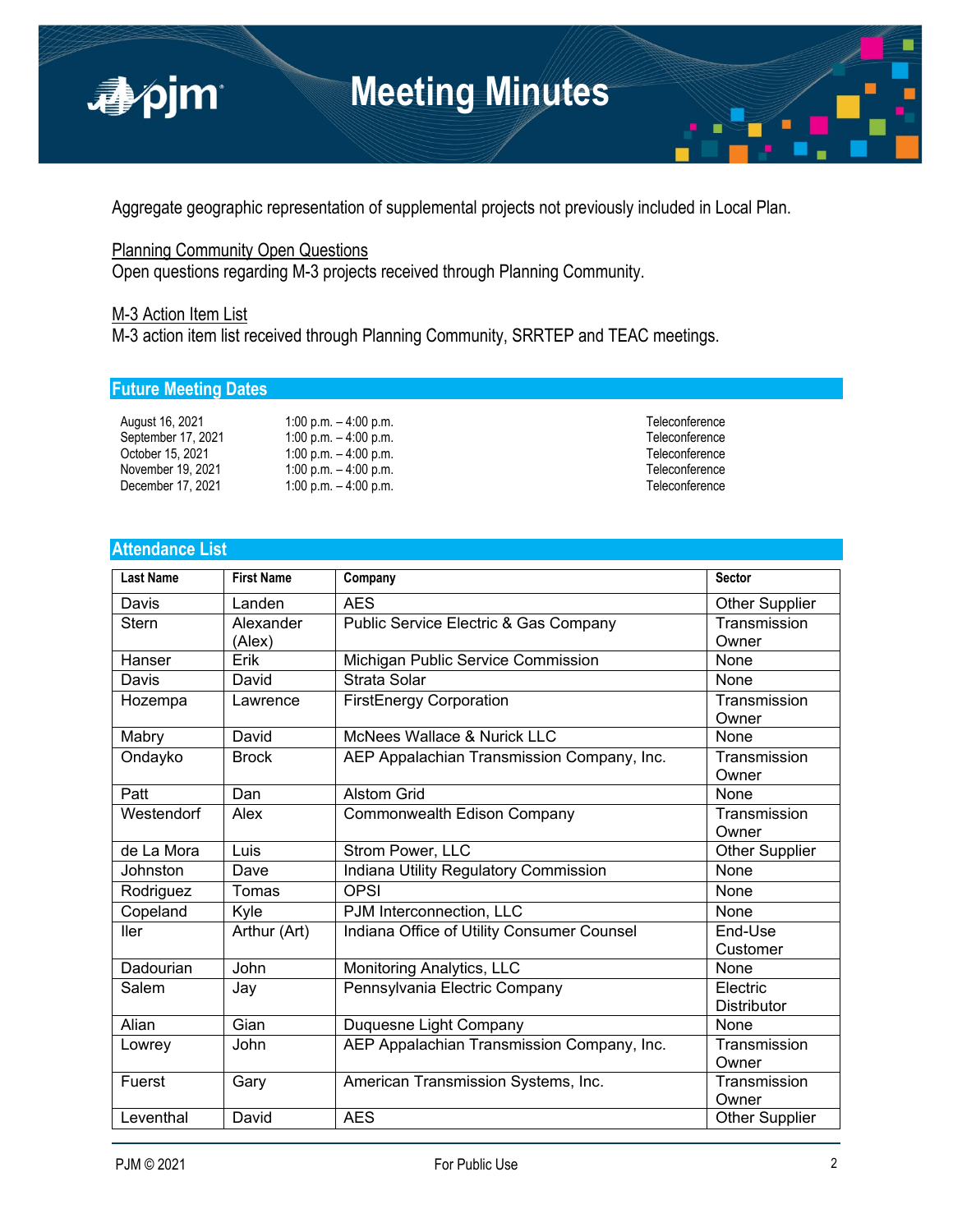

# **Meeting Minutes**

| Benson           | Dan                 | Duke Energy Ohio, Inc.                         | <b>Other Supplier</b> |
|------------------|---------------------|------------------------------------------------|-----------------------|
| Foladare         | Kenneth             | Geenex Solar LLC                               | Generation<br>Owner   |
| Domian           | Christin            | Duquesne Light Company                         | Transmission<br>Owner |
| Koepplinger      | Alexandria          | Michigan Public Service Commission             | None                  |
| Tutor            | Stephen             | <b>FirstEnergy Corporation</b>                 | None                  |
| <b>Bradley</b>   | Nathan              | East Kentucky Power Cooperative, Inc.          | Transmission<br>Owner |
| Wilson           | <b>Ben</b>          | Ohio Edison Company                            | Transmission<br>Owner |
| Coates           | Alex                | TransCanada Power Marketing Ltd.               | None                  |
| <b>Mills</b>     | Paul                | Commonwealth Edison Company                    | Transmission<br>Owner |
| Janicki          | <b>Diane</b>        | Boston Energy Trading & Marketing, LLC         | Other Supplier        |
| Johnson          | Bethany             | PPL Electric Utilities Corp. dba PPL Utilities | Transmission<br>Owner |
| Marker           | Jerod               | AEP Ohio Transmission Company, Inc.            | Transmission<br>Owner |
| Lyakhovich       | Leonid              | Public Service Electric & Gas Company          | Transmission<br>Owner |
| Steinkuhl        | <b>Steve</b>        | Duke Energy Business Services LLC              | Transmission<br>Owner |
| Swain            | <b>Brian</b>        | AEP Energy Partners, Inc.                      | Transmission<br>Owner |
| Leeming          | Thomas              | Commonwealth Edison Company                    | Transmission<br>Owner |
| Gafford          | Meredith            | AEP Appalachian Transmission Company, Inc.     | Transmission<br>Owner |
| Aguilar          | Fabiano<br>Silveira | Strom Power, LLC                               | <b>Other Supplier</b> |
| Taberner         | <b>Bartley</b>      | AEP Energy Partners, Inc.                      | Transmission<br>Owner |
| Coursey          | John                | PECO Energy Company                            | Transmission<br>Owner |
| <b>Miller</b>    | Sara                | <b>EcoGrove Wind, LLC</b>                      | Generation<br>Owner   |
| Mason            | Julie               | Duke Energy Ohio, Inc.                         | Transmission<br>Owner |
| Schmitt          | Tom                 | <b>FirstEnergy Corporation</b>                 | Transmission<br>Owner |
| Schrecengos<br>t | Tyler               | <b>FirstEnergy Corporation</b>                 | Transmission<br>Owner |
| Lousos           | <b>Alexandros</b>   | <b>AMP Transmission, LLC</b>                   | Transmission<br>Owner |
| Koehler          | Nicolas             | AEP Indiana-Michigan Transmission Company,     | Transmission          |
|                  |                     | Inc.                                           | Owner                 |
| Berton           | Tyler               | AEP Appalachian Transmission Company, Inc.     | Transmission<br>Owner |
| Bensala          | <b>Tarik</b>        | PJM Interconnection, LLC                       | <b>Other Supplier</b> |

×